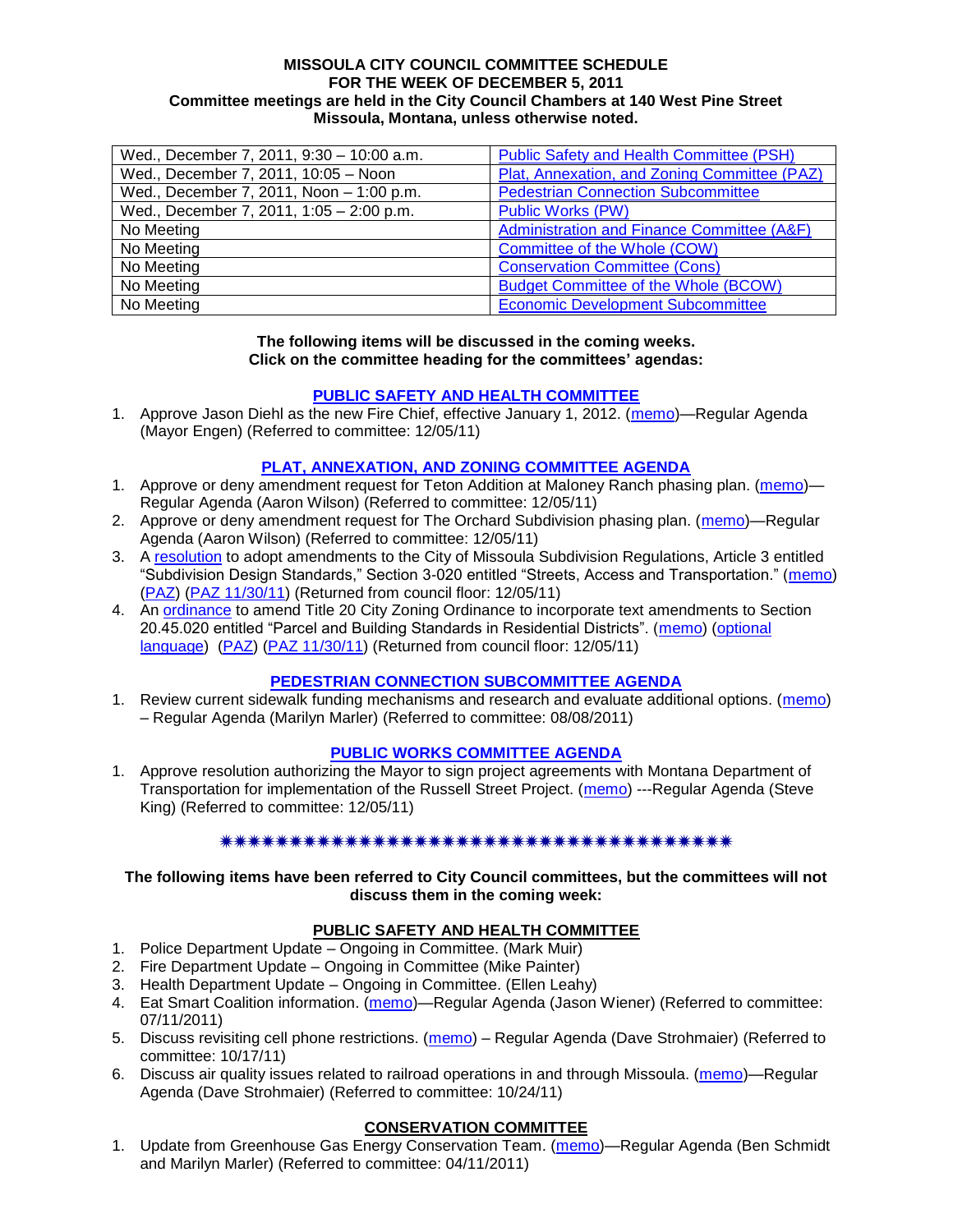- 2. Discuss the city's strategy to complete a boundary survey of Greenough Park. [\(memo\)](http://www.ci.missoula.mt.us/DocumentView.aspx?DID=5875)—Regular Agenda (Dave Strohmaier) (Referred to committee: 04/04/2011)
- 3. Approve and authorize the Mayor to sign an amendment to the agreement with Territorial Landworks, Inc. (TLI) in an amount not to exceed \$136,702.37 for professional services, including engineering, surveying, and construction management for Project #PR 08-02 GCT, Grant Creek Trail, CTEP #STPE 8199(105). [\(memo\)](http://www.ci.missoula.mt.us/DocumentView.aspx?DID=7494)—Regular Agenda (Dave Shaw) (Referred to committee: 10/24/11)
- 4. Appoint four members to the Open Space Advisory Committee for the terms commencing January 26, 2012 and ending January 25, 2015. [\(memo\)](http://www.ci.missoula.mt.us/DocumentView.aspx?DID=7747)—Regular Agenda (Marty Rehbein) (Referred to committee: 12/05/11)

# **PLAT, ANNEXATION & ZONING COMMITTEE**

- 1. Annexation. (see separate list at City Clerk's Office for pending annexations) (Ongoing in Committee)
- 2. Request to rezone the property legally described as Lot 3 of Scott Street Lots Subdivision, located in Section 16, T13N, R19W, P.M.M. form D (Industrial) to I-1 (Light Industrial), based on the finding of fact and conclusions of law. (PAZ [05/21/08\)](ftp://ftp.ci.missoula.mt.us/Packets/Council/2008/2008-06-02/080521paz.pdf) (Returned from Council floor: 6/2/08)
- 3. Ongoing discussion of City planning issues with members of the Planning Board.—Regular Agenda (Bob Jaffe) (Referred to committee: 3/20/06)
- 4. Resolution repealing resolution No. 7404 and declaring the annexation of Lots 53 and 54 Dinsmore's Orchard Homes No. 5 null and void. [\(memo\)](http://www.ci.missoula.mt.us/DocumentView.aspx?DID=5349)—Regular Agenda (Jessica Miller) (Referred to committee: 01/10/2011)
- 5. Amendment Article 7. Error Corrections and Adjustments to the subdivision regulations to allow for restrictions or conditions placed on a plat by the governing body to be amended or removed by a future council. [\(memo\)](http://www.ci.missoula.mt.us/DocumentView.aspx?DID=7568)—Regular Agenda (Lyn Hellegaard) (Referred to committee: 11/07/11)
- 6. Appoint one member to the Consolidated Planning Board for a regular position for the term beginning January 1, 2012 and ending on December 31, 2014. [\(memo\)](http://www.ci.missoula.mt.us/DocumentView.aspx?DID=7787)—Regular Agenda (Marty Rehbein) (Referred to committee: 12/05/11)

## **ADMINISTRATION AND FINANCE COMMITTEE**

- 1. Approve claims. (Ongoing) (Consent Agenda)
- 2. Approve journal vouchers. (Ongoing) (Consent Agenda)
- 3. Approve budget transfers. (Ongoing) (Consent Agenda)
- 4. An ordinance amending the municipal code as it relates to bike licensing. [\(A&F\)](ftp://ftp.ci.missoula.mt.us/Packets/Council/2008/2008-12-15/081210af.pdf) (Returned from council floor: 12/15/08) (Tabled 8/3/2011)
- 5. Amend Council rules to change the Council's regular meeting schedule to two meetings per month [\(memo\)](http://www.ci.missoula.mt.us/DocumentView.aspx?DID=4027).—Regular Agenda (Marty Rehbein) (Referred to committee: 06/07/10)
- 6. Discuss the disposition of surplus city land. [\(memo\)](http://www.ci.missoula.mt.us/DocumentView.aspx?DID=4862)—Regular Agenda (John Newman) (Referred to committee: 10/25/10)
- 7. Discuss outstanding third-party contracts. [\(memo\)](http://www.ci.missoula.mt.us/DocumentView.aspx?DID=4956)—Regular Agenda (Lyn Hellegaard) (Referred to committee: 11/08/10)
- 8. Review the city's current policy for charging the public for various city-produced documents [\(memo\)](http://www.ci.missoula.mt.us/DocumentView.aspx?DID=5143)-Regular Agenda (Dave Strohmaier) (Referred to committee: 12/06/10)
- 9. Review Missoula's insurance experience, particularly work comp; propose improvements if warranted. [\(memo\)](http://www.ci.missoula.mt.us/DocumentView.aspx?DID=6381)—Regular Agenda (Ed Childers) (Referred to committee: 05/09/2011)
- 10. A resolution authorizing the transfer of a bond insurance policy to another bond insurer. [\(memo\)](http://www.ci.missoula.mt.us/DocumentView.aspx?DID=7600) Regular Agenda (Brentt Ramharter) (Referred to committee: 11/14/11)

## **PUBLIC WORKS COMMITTEE**

- 1. Consider the sizes of grease interceptors for the restaurant industry [\(memo\)](ftp://ftp.ci.missoula.mt.us/Packets/Council/2008/2008-04-21/Referrals/Industrial_waste_restaurants.pdf).—Regular Agenda (Stacy Rye and Bob Jaffe) (Referred to committee: 04/21/08)
- 2. Review infrastructure conditions at the locations of serious and fatal traffic accidents: 2007-2009 [\(memo\)](http://www.ci.missoula.mt.us/DocumentView.aspx?DID=3031).—Regular Agenda (Jason Wiener) (Referred to committee: 01/25/10)
- 3. T4 America partner support [\(memo\)](http://www.ci.missoula.mt.us/DocumentView.aspx?DID=4452) Regular Agenda (Stacy Rye) (Referred to committee: 08/16/10)
- 4. Resolution to change the speed limit on Reserve Street between Brooks and 39<sup>th</sup> Street. [\(memo\)](http://www.ci.missoula.mt.us/DocumentView.aspx?DID=5418)-Regular Agenda (Wayne Gravatt) (Referred to committee: 01/24/2011)
- 5. Approve the agreement for consultant services with Eli & Associates, Inc. on Project 10-034 England Boulevard right turn lane improvements. [\(memo\)](http://www.ci.missoula.mt.us/DocumentView.aspx?DID=6419) - Regular Agenda (Kevin Slovarp) (Referred to committee 05/16/2011)
- 6. Infrastructure condition inventory and maintenance requirements. [\(memo\)](http://www.ci.missoula.mt.us/DocumentView.aspx?DID=6751)—Regular Agenda (Ed Childers) (Referred to committee: 07/11/2011)
- 7. Discuss the timing of various traffic lights around the city. [\(memo\)](http://www.ci.missoula.mt.us/DocumentView.aspx?DID=7322)—Regular Agenda (Bob Jaffe) (Referred to committee: 09/26/2011)